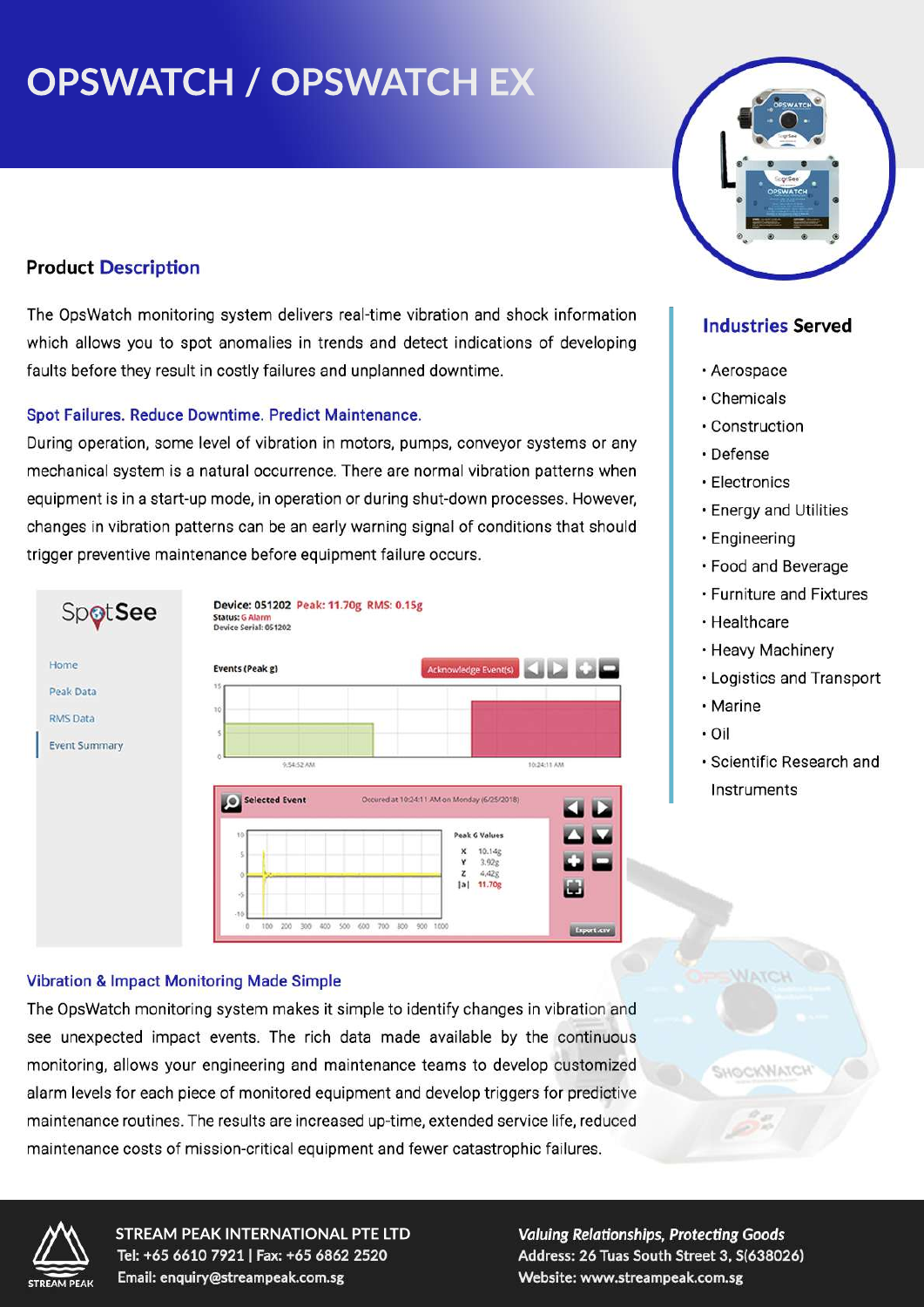#### **Benefits**

- . Web-hosted software allows you to access your data from any web-enabled device
- · Real-time notification of unacceptable vibrations and/or impacts
- Continuous monitoring of equipment enables trend identification
- Historical view of data for spotting equipment performance trends
- · Equipment performance data that supports predictive and preventative maintenance plans
- Hardware settings configured through any Wi-Fi enabled device



# **OpsWatch Cloud**

The SpotSee Cloud tracks location and impacts in real-time. The Cloud features visualizations for multiple units. The graphs are easy to read and include data such as specifics of impact with locations, vibrations, histogram, and impacts over time. Summary information is sent to the cloud at predetermined intervals so you always know the status of your asset.

Home

#### **OpsWatch Cloud Features**

- . Access to data from wherever you are with a secure web portal
- · Impact Alarms with g-level and direction
- . Real-time reporting and tracking of incidents
- · Easy to read graphs
- · Impacts-over-time visualization of each asset
- . Histogram of the asset's impacts

## **Product Features**

- · Records peak X, Y, Z RMS vibration values and impacts
- User-defined alarm levels for vibration and impact
- · Real-time vibration monitoring to enhance preventative maintenance plans
- Alert users to inspect equipment for potential damage
- Alarms cleared only after being acknowledged in the system
- · Full accelerometer streaming available for post-processing data
- . An intrinsically safe version of OpsWatch (EX) available







**STREAM PEAK INTERNATIONAL PTE LTD** Tel: +65 6610 7921 | Fax: +65 6862 2520 Email: enquiry@streampeak.com.sg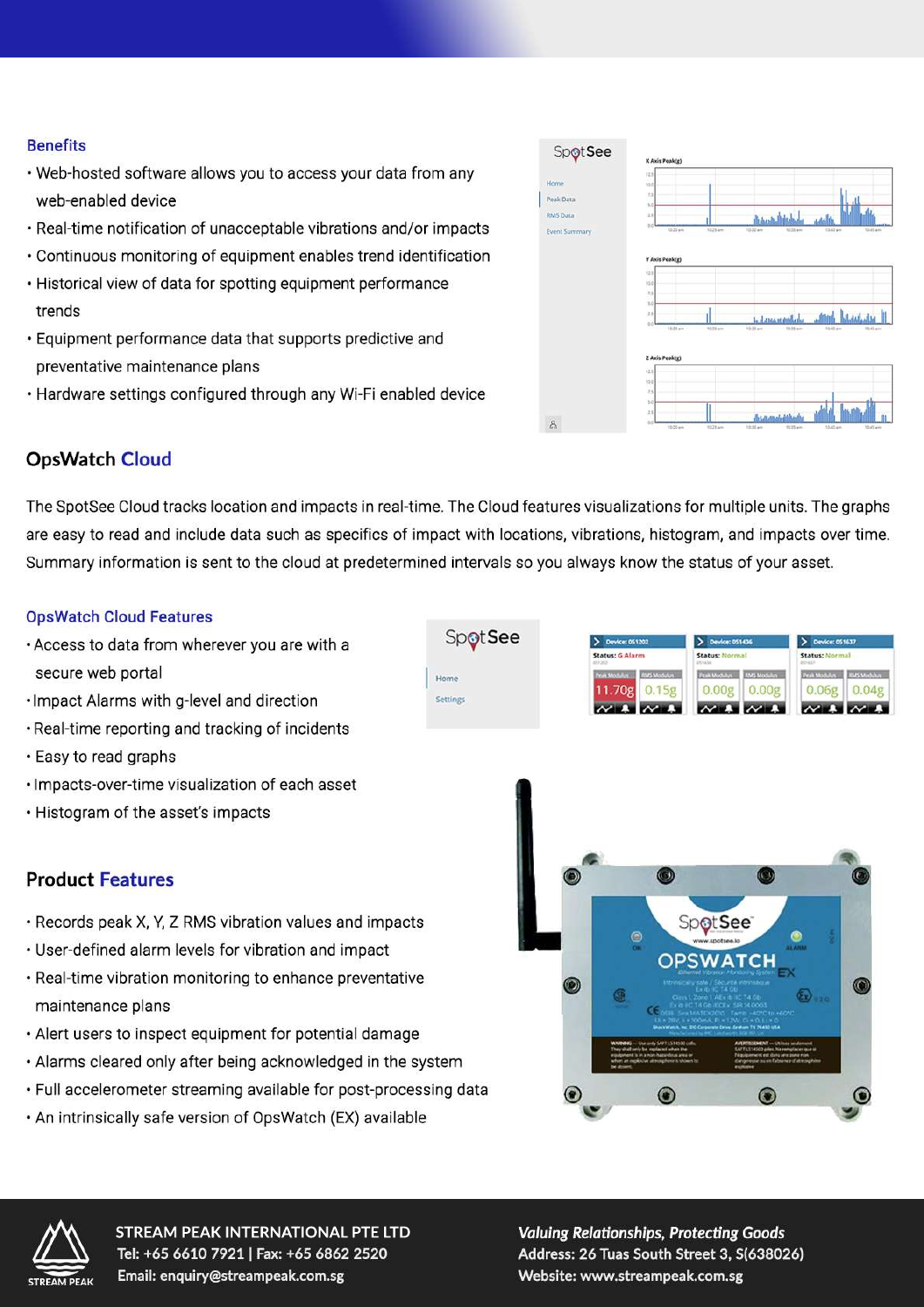# **Product Applications**

- · Aggregate Material Equipment
- Construction Sites
- · Conveyor Belt Driver Systems
- Cooling Towers
- Energy and Utilities Equipment
- · Facilities Management
- Fin Fans
- Hydraulic Fracking
- · Industrial Combustion Gas Engines
- · Industrial Pumps
- · Iron & Steel Manufacturing
- · Mining
- · Offshore Drilling (top drives)
- · Onshore Drilling (top drives)
- · Pipe Vibration
- · Pulp and Paper
- · Rotary Screw Compressors
- · Waste Water Treatment Plants

## **Product Specifications**

| <b>OpsWatch Unit Specifications</b> |                                        |  |
|-------------------------------------|----------------------------------------|--|
| Weight:                             | 1180 grams                             |  |
| Size:                               | 100 mm x 110 mm x 40 mm                |  |
| Operating Temperature Range         | $-40^{\circ}$ C to 85 $^{\circ}$ C $-$ |  |
| (Standard Unit):                    |                                        |  |
| <b>Enclosure Rating:</b>            | IP <sub>67</sub>                       |  |
| Case Material:                      | Aluminium                              |  |

| <b>OpsWatch ATEX Specifications (For Intrinsically Safe Area)</b> |                                    |
|-------------------------------------------------------------------|------------------------------------|
| Weight:                                                           | 544 grams                          |
| Size:                                                             | 150 mm x 110 mm x 39 mm            |
| <b>Operating Temperature Range:</b>                               | $-40^{\circ}$ C to 60 $^{\circ}$ C |
| <b>Drop Test Survival:</b>                                        | meter                              |
| <b>Flash Memory:</b>                                              | 8192 kilobytes                     |

| <b>Power Specifications</b> |                                           |
|-----------------------------|-------------------------------------------|
| <b>Batteries:</b>           | 2 x 3.6V lithium thionyl chloride; 2.2 Ah |

\*INTRINSICALLY SAFE ENVIRONMENT WARNING! Only SAFT LS145000 cells are approved for use with this device. They shall only be replaced when the equipment is in a non-hazardous area or when an explosive atmosphere is shown to be absent.

## **Related Products**



ShockLog® Cellular



SpotBot<sup>™</sup> Cellular





ShockLog<sup>®</sup> Satellite

ShockLog<sup>®</sup> 298



**STREAM PEAK INTERNATIONAL PTE LTD** Tel: +65 6610 7921 | Fax: +65 6862 2520 Email: enquiry@streampeak.com.sg